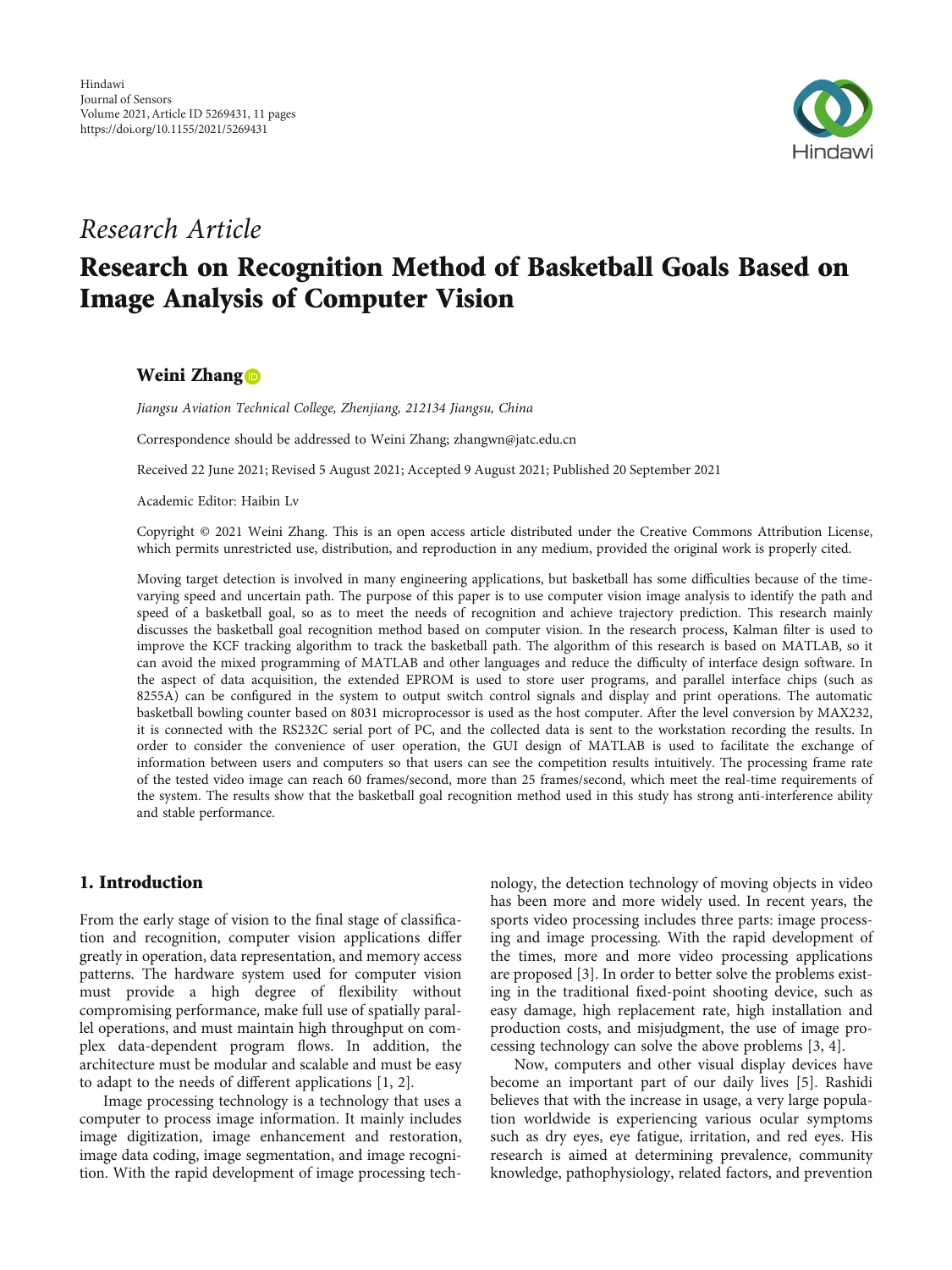of CVS. He used questionnaires to collect relevant data, including demographic data and various variables to be studied. Regardless of age and gender, 634 students were recruited from the public sector university in Qassim, Saudi Arabia. Then, statistical analysis was performed on the data and graphs were used to represent descriptive data as percentages, modes, and medians when needed [\[6](#page-9-0)]. A total of 634 students with an average age of 21 were selected as the study subjects, of which the average age was 21. His research is too complicated [[6\]](#page-9-0). Chaw believes that the development of a computer vision-based agricultural product identification system can help supermarket cashiers to price these weighted products. He proposed a hybrid method of object classification and attribute classification in a product recognition system, which involves the collaboration and integration of statistical methods and semantic models. Since attribute learning has become a promising example of bridging the semantic gap and assisting object recognition in many research fields, he proposed to integrate attribute learning into product recognition systems. When the training data is small, that is, when there are less than 10 samples per class, this can solve the problem. His research sample is too small [[7\]](#page-9-0). Akkas has developed two computer vision algorithms that can automatically estimate labor time, duty cycle (DC), and hand activity level (HAL) from videos of workers performing 50 industrial tasks. He conducted a sensitivity analysis to examine the impact of DC deviation on HAL and found that when the DC error is less than 5%, it is not affected. Therefore, automatic computer vision HAL estimation is equivalent to manual frame-by-frame estimation. Computer vision is used to automatically estimate exercise time, work cycle, and hand activity levels from videos of workers performing industrial tasks. His research has no practical significance [[8](#page-9-0)]. Barbu learns many computer vision and medical imaging problems from large-scale data sets that have millions of observations and features. He proposed a novel effective learning scheme that tightens the sparsity constraint by gradually deleting variables based on criteria and schedules [[9](#page-9-0)]. The fascinating fact that the size of the problem continues to decrease throughout the iteration process makes it particularly suitable for big data learning [[10](#page-9-0), [11\]](#page-9-0). His method is generally applicable to the optimization of any differential loss function and finds applications in regression, classification, and ranking. The resulting algorithm incorporates variable screening into the estimation and is very simple to implement. He provides theoretical guarantees of convergence and selection consistency. In addition, one-dimensional piecewise linear response functions are used to solve nonlinear problems, and second-order priors are applied to these functions to avoid overfitting. His research is not novel enough [[12\]](#page-9-0).

This research mainly discusses the basketball goal recognition method based on computer vision. In the research process, Kalman filter is used to improve the KCF tracking algorithm to track the basketball path. The algorithms in this study are all implemented on MATLAB, so the mixed programming of MATLAB and other languages can be avoided, and the difficulty of interface design software can be reduced. In terms of data acquisition, the externally

expanded EPROM is used to store user programs, and the system can also be equipped with a parallel interface chip (such as 8255A) to output switch control signals or perform operations such as display and printing. The pitching counting module uses a microcomputer basketball pitching automatic counter with 8031 microprocessor as the host, then connects with the RS232C serial port of the PC through MAX232, and sends the collected pitching data to the workstation that records the results. In order to consider the convenience of the user's operation, the GUI design of the interactive interface software MATLAB is used to facilitate information exchange between the user and the computer so that the user can intuitively see the game results [[13](#page-9-0)]. The innovation of this article lies in the use of computer vision images to analyze the state of basketball goals to identify the trajectory of basketball. In addition, this article uses MATLAB to improve the KCF algorithm for meta use and get the Kalman filter to improve the KCF tracking algorithm.

### 2. Basketball Goal Recognition

2.1. Computer Vision. Traditional computer vision solutions to problems basically follow: image preprocessing  $\rightarrow$  feature extraction→model building (classifier/regressor)→output process. In deep learning, most problems will adopt an end-to-end solution, that is, from input to output in one go. With the latest developments in high-throughput automated microscopes, the demand for effective computing strategies for analyzing large-scale image-based data is increasing [[14](#page-9-0), [15\]](#page-9-0). To this end, computer vision methods have been applied to cell segmentation and feature extraction, while machine learning methods have been developed to help phenotypic classification and clustering of data obtained from images [\[16\]](#page-9-0). From the early stage of vision to the final stage of classification and recognition, computer vision applications have great differences in operation, data representation, and memory access patterns [[17](#page-9-0), [18](#page-9-0)]. The hardware system used in computer vision must provide a high degree of flexibility without compromising performance, make full use of spatially parallel operations, and must maintain high throughput on complex datadependent program flows [[19](#page-9-0)]. In addition, the architecture must be modular and scalable and must be easy to adapt to the needs of different applications. The extensive application of complex monitoring systems in sports produces a lot of data. The analysis and mining of basketball monitoring data have become a research hotspot in the field of sports. The existing data cleaning methods mainly focus on noise filtering, while the detection of false data requires professional knowledge and is very time-consuming [[20,](#page-9-0) [21\]](#page-10-0). Inspired by the manual inspection process in the real world, a data anomaly detection method based on computer vision and deep learning can solve this problem [\[22\]](#page-10-0).

Computer vision algorithms have the following advantages. Faster and simpler processes—computer vision systems can perform monotonous and repetitive tasks at a faster speed, making the entire process simpler. Accurate results—the machine never makes mistakes, this is no secret. Similarly, unlike humans, computer vision systems with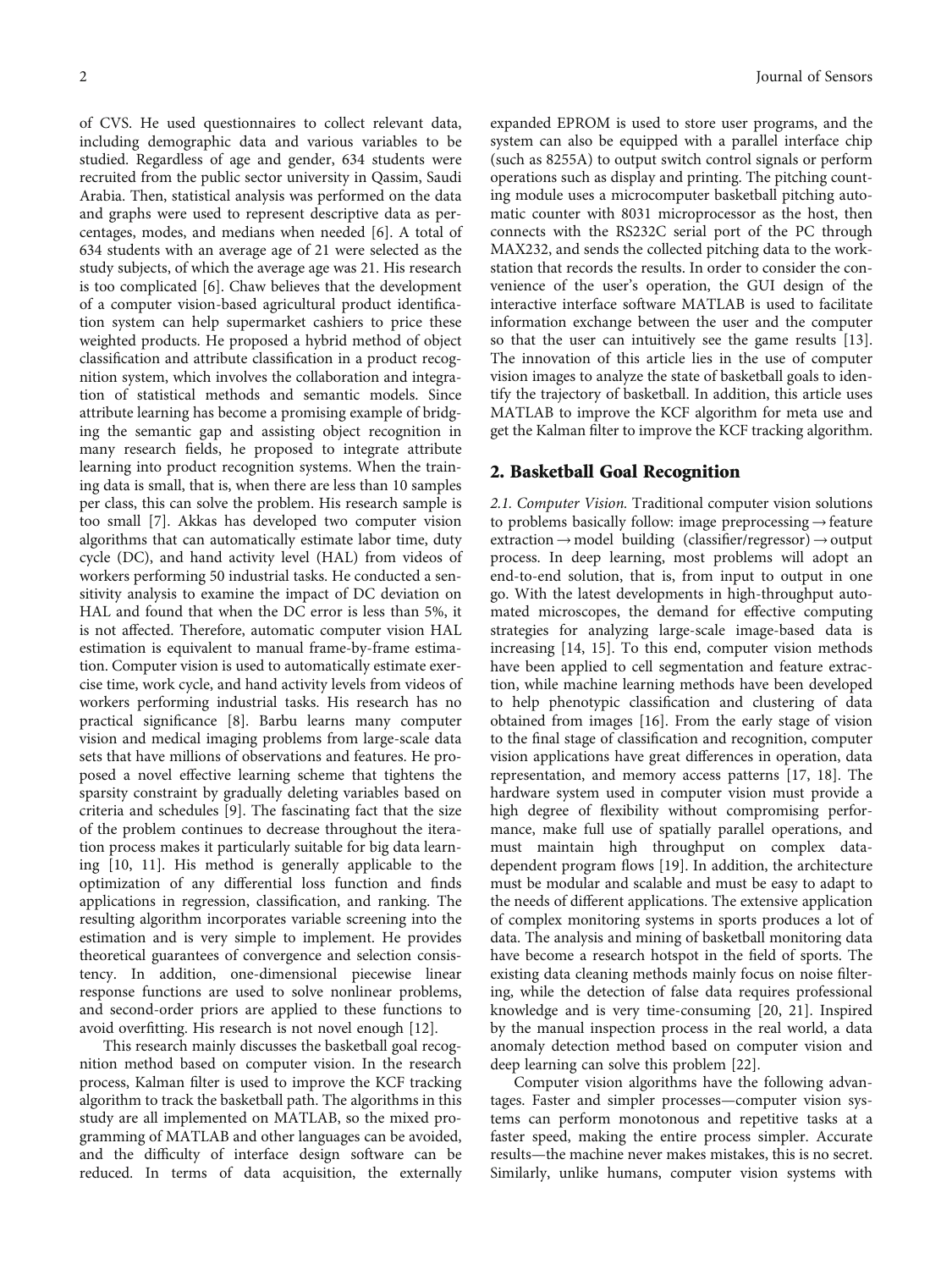image processing capabilities cannot make mistakes. Ultimately, the products or services provided are not only fast but also of high quality. Reduce costs—as the machine assumes the responsibility of performing tedious tasks, errors will be minimized, leaving no room for defective products or services. Therefore, the company can save a lot of money; otherwise, the money will be spent on repairing defective processes and products.

Computer vision simulates the functions of the human eye and, more importantly, enables the computer to perform tasks that the human eye cannot do. The machine vision is based on the theory of computer vision, focusing on the engineering of computer vision technology, which can automatically acquire and analyze specific images to control corresponding behaviors.

Different from the visual pattern recognition and visual understanding researched by computer vision, machine vision technology focuses on perceiving geometric information such as the shape, position, posture, and movement of objects in the environment. The basic theoretical frameworks, underlying theories, and algorithms of the two are similar, but the final purpose of the research is different. Therefore, computer vision is generally applicable in general, and machine vision is more used in industry.

2.2. Image Recognition. There is no essential difference between computer image recognition technology and human image recognition in principle. Human image recognition relies on the classification of the image's own characteristics and then recognizes the image through the characteristics of each category. Image recognition technology may be based on the main characteristics of the image. Every image has its characteristics. In order to facilitate digital processing, the image is first converted from the RGB color space to the HIS space, and then, the Yuantong distance criterion is used to segment the field, and finally, the field ratio value is calculated. The field ratio value is given by the following formula:

$$
FR(j) = \frac{D_2(j)}{p \times q}.
$$
 (1)

FR represents the field ratio, showing the ratio of two matrices. The frame rate of change is a physical quantity that describes the speed of frame movement [\[23\]](#page-10-0). The frame image is the basis of the video. With the change of the frame image, the video advances gradually, and the different degree of frame change reflects the different intensity of the video content. For example, in the live broadcast of a basketball game, when there are fierce competition fragments such as steals and fast breaks, the rapid movement of the target in the video makes the image difference between adjacent frames increase, and the overall reflection is that the frame movement becomes faster. In the gentle stage, the camera slowly transitions from one end to the other following the basketball, the frame change progresses slowly, and the frame change value is relatively small [\[24, 25\]](#page-10-0). Therefore, for this feature of video, the frame rate of change is selected as an auxiliary to detect the approximate location of wonder-

ful events. The specific calculation formula of the frame change rate is as follows:

$$
FCM(k) = \frac{1}{p \times q \times |o_{\text{max}}|} \sum_{t=1}^{p} \sum_{j=1}^{q} |o(i, j)|.
$$
 (2)

Among them,  $FCM(k)$  represents the frame change rate of *k* image frame [[26\]](#page-10-0). The basketball game venue is greatly affected by the lighting, which makes the main color of the game venue float within a certain range and constantly change [\[27\]](#page-10-0). Therefore, try not to use a single peak as the main color feature of the venue. The classification effect of a single peak is poor. Use the main color interval to replace the single main color:

mean = 
$$
\frac{\sum_{i=i_{\text{min}}}^{i=i_{\text{max}}} \text{hist}(i) \times i}{\sum_{i=i_{\text{min}}}^{i=i_{\text{max}}} \text{hist}(i)}.
$$
 (3)

Among them, hist $(i)$  represents color statistics  $[28, 29]$  $[28, 29]$  $[28, 29]$  $[28, 29]$  $[28, 29]$ . When a player hits a three-pointer in a basketball game, the sequence of camera switching is to first display the process of the three-point shot from the far camera, then replay the highlights into the replay shot, and finally give the player a close-up shot into the close-up shot [\[30\]](#page-10-0).

$$
SE(c) = exp\left(\frac{(1 - n_c)}{\alpha}\right).
$$
 (4)

Among them, SE is the lens conversion rate and *c* is the lens index value [\[31](#page-10-0), [32](#page-10-0)]. When a wonderful event occurs, in order to clearly describe the process of the wonderful event, the change of the frame image is accelerated, which leads to the strengthening of the lens movement. For example, when a fast break is performed in a basketball game, the lens performs a rapid field change, and the image pixel changes greatly [[33](#page-10-0)]. Therefore, the key feature of lens motion intensity is used to assist the location and detection of wonderful events. The specific definition of frame motion intensity is as follows:

$$
LMI(c) = \frac{1}{n_c \times m_c} \sum_{j=1}^{n_c} m_c(j).
$$
 (5)

Among them,  $LMI(c)$  represents the lens motion intensity of *c* lens and *n* represents the total number of frames of *c* lens [[34](#page-10-0)].

2.3. KCF Tracking Algorithm Fused with Kalman Prediction. The KCF algorithm is a tracking algorithm based on detection. It cleverly uses the nature of the circulant matrix to make the detection process very fast and accurate. It is a widely used tracking technology. But the algorithm itself does not deal with scale changes and occlusion; Kalman filter is a widely used tool for mathematical random estimation from noisy measurement values. It can estimate the linear minimum variance of the state sequence of the dynamic system and estimate the state of the next moment on the basis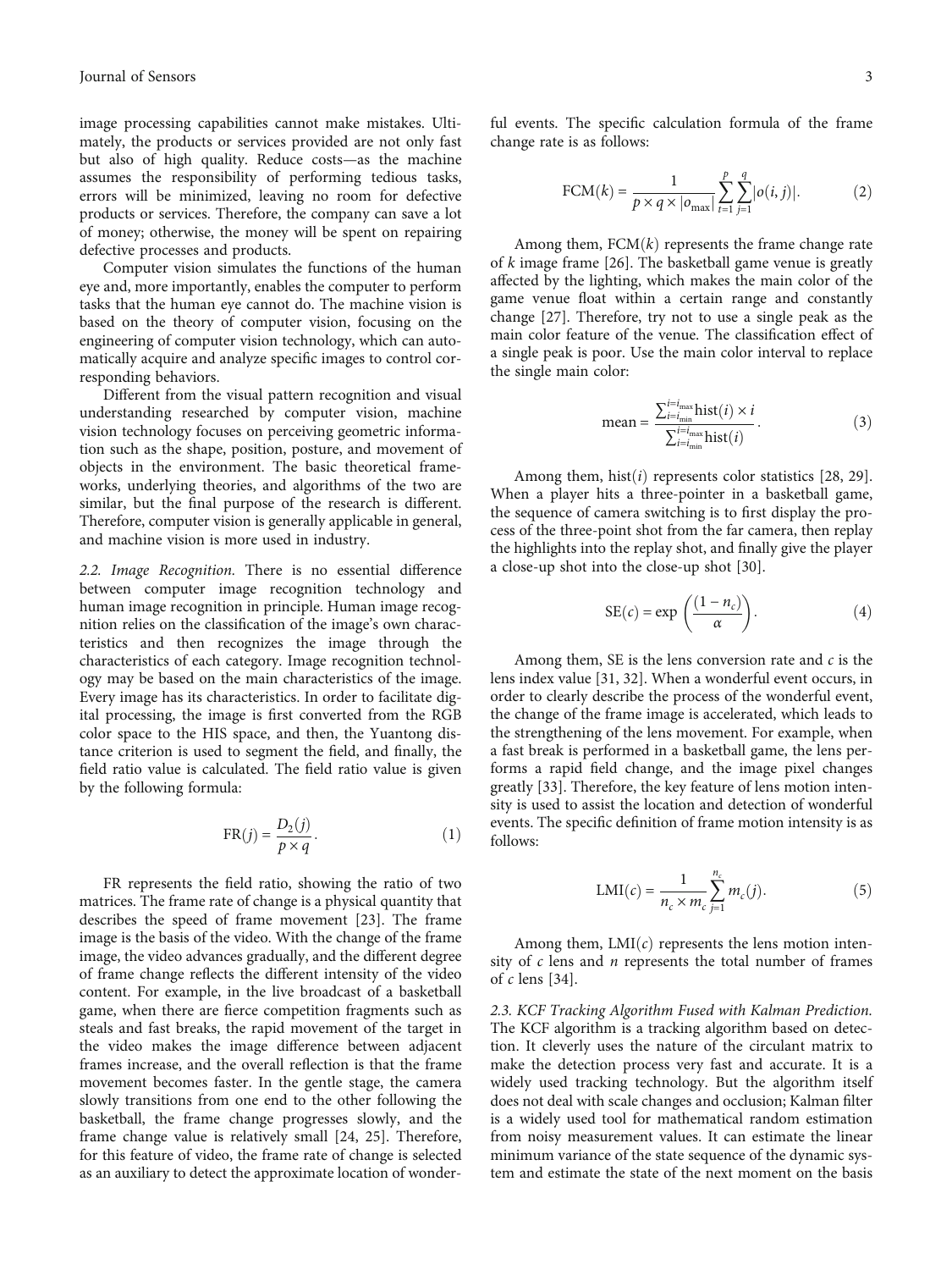of the previous state of the system. When the cascaded occlusion detection mechanism determines that there is severe occlusion or complete occlusion, if the tracking processing continues according to the original KCF tracking algorithm, the accuracy and tracking of the target model information description will not be guaranteed as the tracker is updated. Performance, the tracker update processing needs to be stopped, and the existing target prior information is used for position prediction and tracking to ensure that the target position can still be accurately tracked when occlusion occurs in a complex environment. Therefore, this study introduces the Kalman filtering strategy in the KCF tracking framework. Realize predictive tracking. The KCF tracking algorithm solves the problem of transferring learning across computing models to adapt it to data from different distributions. When Kalman filtering is used, the current *k* − 1 time state is predicted based on *k* time:

$$
X_{k|k-1} = AX_{k|k-1} + BU_k.
$$
 (6)

Calculate the optimal estimate from the observed value to modify the predicted value  $Z_k$ :

$$
X_{k|k-1} = X_{k|k-1} + K_k \left( Z_k - H X_{k|k-1} \right). \tag{7}
$$

Among them, *A* and *B* are system parameters and *H* represents the observation system parameters [[35](#page-10-0), [36](#page-10-0)].

2.4. Coordinate System Transformation and Rigid Body Transformation. Considering multiple coordinate systems, let the coordinate vector of the point *Q* in the coordinate system *E* be denoted as *EQ*, namely,

$$
{}^{E}Q = {}^{E}\overrightarrow{OQ} = \begin{pmatrix} x \\ y \\ z \end{pmatrix} \Leftrightarrow \overrightarrow{OQ} = xi + yj + zk. \tag{8}
$$

Consider the case of two coordinate systems:  $(A) = (O_A)$  $(i_A, j_A, k_A)$  and  $(B) = (O_B, i_B, j_B, k_B)$ . The task is how to express *BQ* as *AQ*.

When there is a pure translation relationship between the two coordinate systems, there is

$$
\overrightarrow{O_BQ} = \overrightarrow{O_BO_A} + \overrightarrow{O_AQ}.\tag{9}
$$

Then,

$$
{}^{B}Q = {}^{A}Q + {}^{B}O_{A}, \qquad (10)
$$

when the relationship between the two coordinate systems is pure rotation. The rotation matrix is a  $3 \times 3$  array,

4 Journal of Sensors

defined as *<sup>B</sup> AW*

$$
{}_{A}^{B}W \stackrel{\text{def}}{=} \begin{pmatrix} i_{A} \cdot i_{B} & j_{A} \cdot i_{B} & k_{A} \cdot i_{B} \\ i_{A} \cdot j_{B} & j_{A} \cdot j_{B} & k_{A} \cdot j_{B} \\ i_{A} \cdot k_{B} & j_{A} \cdot k_{B} & k_{A} \cdot k_{B} \end{pmatrix},
$$
(11)

which is

$$
{}_{A}^{B}W = ({}^{B}i_{A}{}^{B}j_{A}{}^{B}k_{A}) = \begin{pmatrix} {}^{A}i_{B}{}^{T} \\ {}^{A}j_{B}{}^{T} \\ {}^{A}k_{B}{}^{T} \end{pmatrix} . \tag{12}
$$

It satisfies  ${}_{A}^{B}W = {}_{A}^{B}W^{T}$ .

Generally speaking, the rotation matrix can be decomposed into the product of the basic rotation matrix rotating around *i*, *j*, and *k*. From the fact that  $_B^B W$  is the unit matrix, it can be seen that in the coordinate system *B*

$$
{}^{B}Q = {}^{B}_{A}W^{A}Q. \qquad (13)
$$

If the origin and basis vectors of the two coordinate systems are different, we call the two coordinate systems a general rigid body transformation, and there are

$$
{}^{B}Q = {}^{B}_{A}W^{A}Q + {}^{B}O_{A}. \qquad (14)
$$

In the case of homogeneous coordinates, the previous equation can be written in the form of matrix product

$$
\binom{BQ}{1} = {}_{A}^{B}T\binom{AQ}{1}.
$$
 (15)

Among them,

$$
{}_{A}^{B}T = \begin{pmatrix} {}_{A}^{B}W {}_{B}O_{A} \\ 0^{T} & 1 \end{pmatrix}, \quad 0 = (0, 0, 0)^{T}.
$$
 (16)

In this way, we can use a  $4 \times 4$  matrix and a fourdimensional vector to represent any coordinate system transformation.

#### 3. Basketball Goal Recognition Experiment

3.1. Improved KCF Tracking Algorithm. The KCF filter model is always in the update state. In the complex occlusion environment, the background and occluded object information are continuously introduced, which leads to target drift in subsequent frames, decreased tracking accuracy, and even target loss. Therefore, the model update is stopped when the occlusion occurs to avoid excessive learning of background information and the tracker drifts. At the same time, to ensure the normal tracking process and tracking accuracy, Kalman filter is used to improve the KCF tracking algorithm.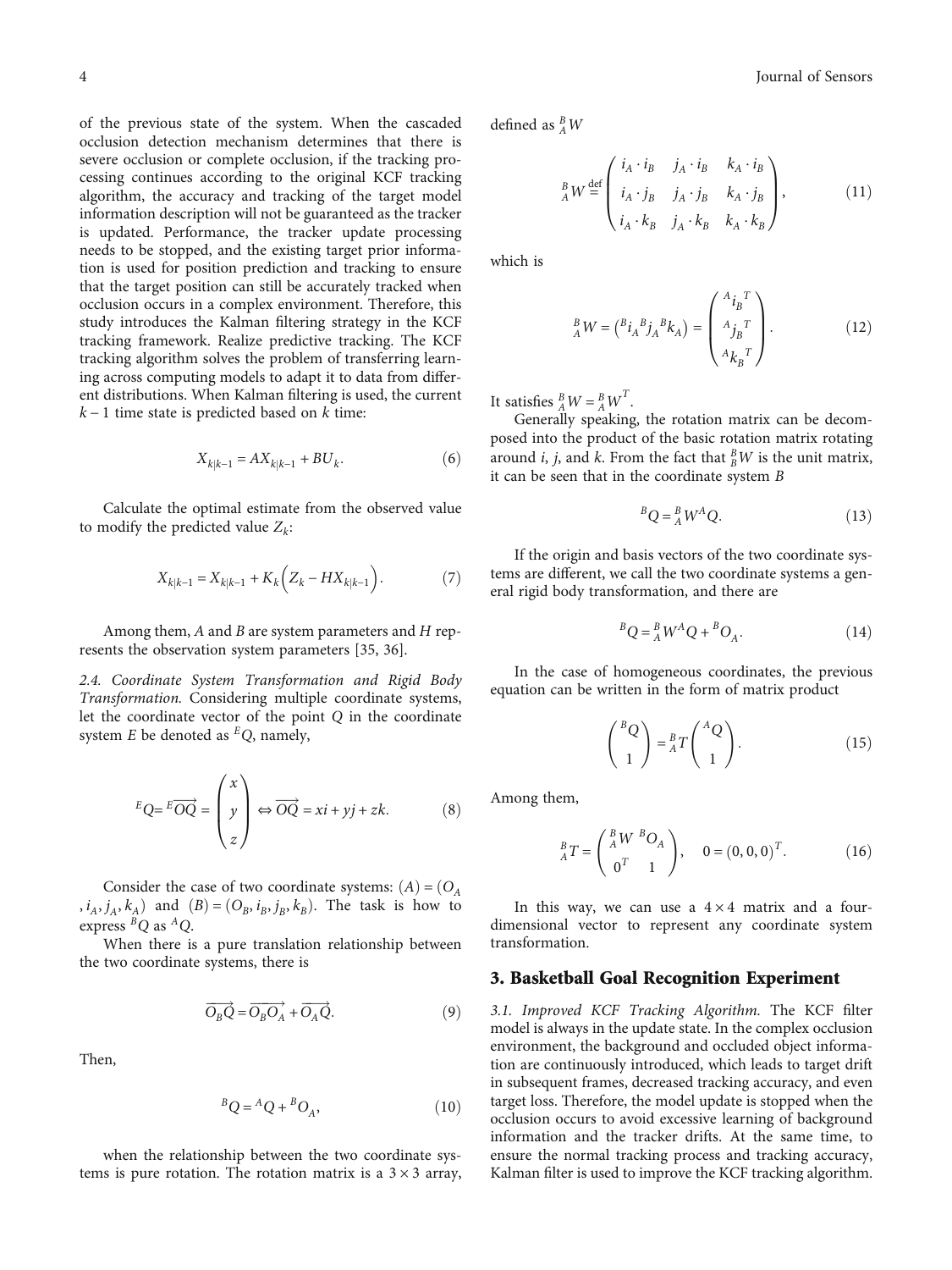Journal of Sensors 5

| Model                     | Free drive (M30A)               | Support operating system | Windows XP/WIN 8          |
|---------------------------|---------------------------------|--------------------------|---------------------------|
| Resolution and frame rate | 70 frames per second at 640*480 | Programmable control     | Brightness, contrast, hue |
| Interface protocol        | USB3.0                          | Development language     | Unlimited                 |
| Image data format         | YUV4 22                         | Color type               | Color                     |

Table 1: Camera parameters.

- (1) Initialize the Kalman filter parameters and the KCF tracker, use the KCF tracking algorithm to obtain the current frame target position pos, and calculate the current frame's predicted position pre\_pos from the previous frame target position Lpos
- (2) The cascaded occlusion determination mechanism is enabled to determine the occlusion of the current frame. If the target is not occluded, the KCF tracking result pos is used as the measured value to modify the Kalman predicted value pre\_pos, and finally, the target optimal position tracking\_pos is obtained
- (3) If it is judged that the target is occluded, stop updating the KCF model. After the target is out of the occlusion, the KCF algorithm tracks normally, and the Kalman filter is used to optimize the current tracking position to obtain the optimal target tracking
- (4) After the current frame position is output, the Kalman filter and position are updated, and based on the result, the next frame is judged and the tracking strategy is selected, so as to complete the antiocclusion tracking of the entire video sequence

#### 3.2. Hardware Environment Construction

3.2.1. Camera Selection. The type of experiment in this article is simulation experiment. The camera parameters in this study are shown in Table 1. In the process of fixed-point shooting, due to the fast movement of basketball, the basketball will hit the basket or backboard during the shooting process, resulting in shooting jitter. Mainly consider the following aspects: real time, frame rate, and antishake. The three points of real time, frame rate, and antishake are selected mainly because all algorithm processing must be completed within the specified time slice to reduce image instability. In addition, the sensor parameters are shown in Table 2.

3.2.2. PC Selection. In order to process and run in real time on a PC, there are certain basic requirements for configuration. Computer CPU: i5-7200U@2.50 GHz memory is 4G, and the graphics card is a discrete graphics card.

3.3. Software Environment Construction. The design of the basketball goal recognition system mainly includes a development environment and an operating environment. The development environment is a series of processes for identifying basketball goals. The operating environment is the software that can perform the work normally on the PC used in basketball detection [[37](#page-10-0)].

|  | TABLE 2: Sensor parameters. |
|--|-----------------------------|
|  |                             |

| Sensitivity size  | $3563 \mu m$                   |
|-------------------|--------------------------------|
| Pixel size        | $2003 \mu m$                   |
| Sensitivity       | $4 \mu m*4 \mu m$              |
| Spectral response | 3.0 V/lux-sec (770 nm)         |
| Sensitivity size  | 5 nm-1500 nm with IR600 filter |

3.3.1. Development Environment. MATLAB interface design is simple and powerful. The algorithms in this study are all implemented on MATLAB, so the mixed programming of MATLAB and other languages can be avoided, and the difficulty of interface design software can be reduced. MATLAB provides users with a concise interface design environment. The GUI interface used in this study is developed in the GUDE integrated environment.

The main functions that MATLAB can achieve include real-time input and display of video images, acquisition of image frames, display of tracking area coordinates and manual selection, and real-time tracking. For MATLAB to achieve the development requirements of this research, MATLAB software is selected as the development environment.

3.3.2. Operating Environment. This system is developed under the MATLAB environment. It is necessary to consider whether to install MATLAB software. The operating environment of the computer is Windows 7/8/10 (32/64 bit) operating system and MATLAB software or MCRInstaller. exe plugin.

#### 3.4. Data Collection

3.4.1. Data Acquisition Hardware. The extended EPROM is used to store the user program, that is, the control program of the system. The externally expanded RAM is used to store the collected data. Sometimes the amount of collected data is large. It is generally not enough to only use the on-chip RAM. Therefore, it is necessary to expand the off-chip RAM. If the amount of data is particularly large, you can also equip a tape drive. To save the collected data, the A/D converter is used to collect the data. This system collects digital signals, and the amount of collected data is large. The collected data is communicated with the PC through the RS232 interface and transmitted to the PC at any time and recorded and saved in the hard disk or floppy disk. Therefore, there is no need to expand the AD converter and offchip RAM. The system can also be equipped with a parallel interface chip (such as 8255A) to output switch control signals or perform operations such as display and printing.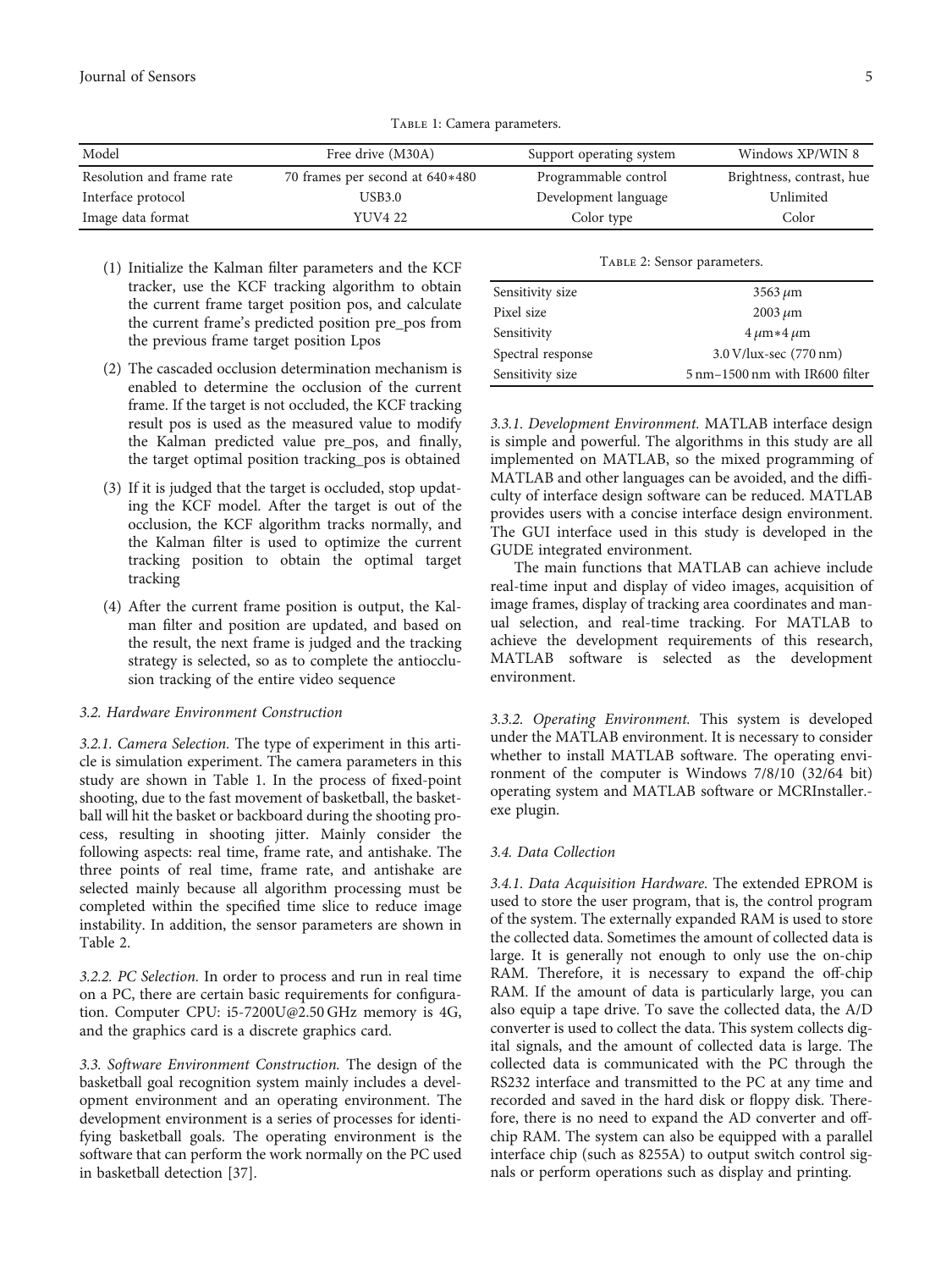<span id="page-5-0"></span>

Figure 1: System structure diagram.

3.4.2. Data Acquisition Software. Data acquisition is basically a data acquisition and processing process under the control of a timer/counter. Complete data collection and processing in the terminal program. If the AD converter is compared successively, the query method can be used to wait for the end of the A/D conversion, instead of using interrupts and interrupt nesting methods. If the system has other work to do during the A/D conversion process, of course interrupt nesting can also be used.

3.5. System Connection Communication. The structure diagram of the system is shown in Figure 1. This block diagram shows the structure of the visual image analysis system, including the hardware system and wireless router.

3.5.1. Data Communication Method. Usually, according to the distance of information transmission to decide which communication method to use, if the distance is short, the parallel communication method can be used; when the distance is longer, the serial communication method is used. The 8031 single-chip microcomputer has two communication modes: parallel and serial. Generally, parallel communication is used between the single-chip microcomputer and the peripheral interface chip, and the communication between the single-chip and the peripheral uses serial communication. In the communication between the computer and the single-chip microcomputer, we choose the serial port communication; this is because serial communication is one of the main methods of data communication between the single-chip microcomputer and the computer, and RS-232C is a commonly used serial communication standard. The data we want to transmit is some binary values, which does not require too high transmission speed and low cost.

Table 3: Test results of the left 8 groups of data.

| Name | Left layups | Actual goal | Judge the goal |
|------|-------------|-------------|----------------|
| 1    | 14          | 7           | 7              |
| 2    | 24          | 12          | 12             |
| 3    | 20          | 10          | 10             |
| 4    | 14          | 7           | 7              |
| 5    | 16          | 8           | 8              |
| 6    | 24          | 12          | 12             |
| 7    | 14          | 7           |                |
| 8    | 16          | 8           | 8              |

3.5.2. Choice of Transmission Method. We use the full duplex mode, because in the process of communication between the single-chip microcomputer and the computer, the computer transmits control information to the single-chip microcomputer, and the single-chip microcomputer responds and transmits data. This is a two-way process.

3.6. Design of Pitch Counting Module. The pitching counting module uses the microcomputer basketball pitching automatic counter with 8031 microprocessor as the core as the host, then connects to the RS232C serial port of the PC through MAX232 for level conversion, and sends the collected pitching data to the workstation that records the results. It is operated by the assessment personnel, and the data collected by the instrument connected to the computer is read in, displayed, and processed through the serial port of the computer to obtain the final result and print it. The videos of shooting in the left, middle, and right directions are collected separately. The videos in each direction are divided into ten groups of data, and the duration of each group of data is about 1.5 minutes. The Hough circle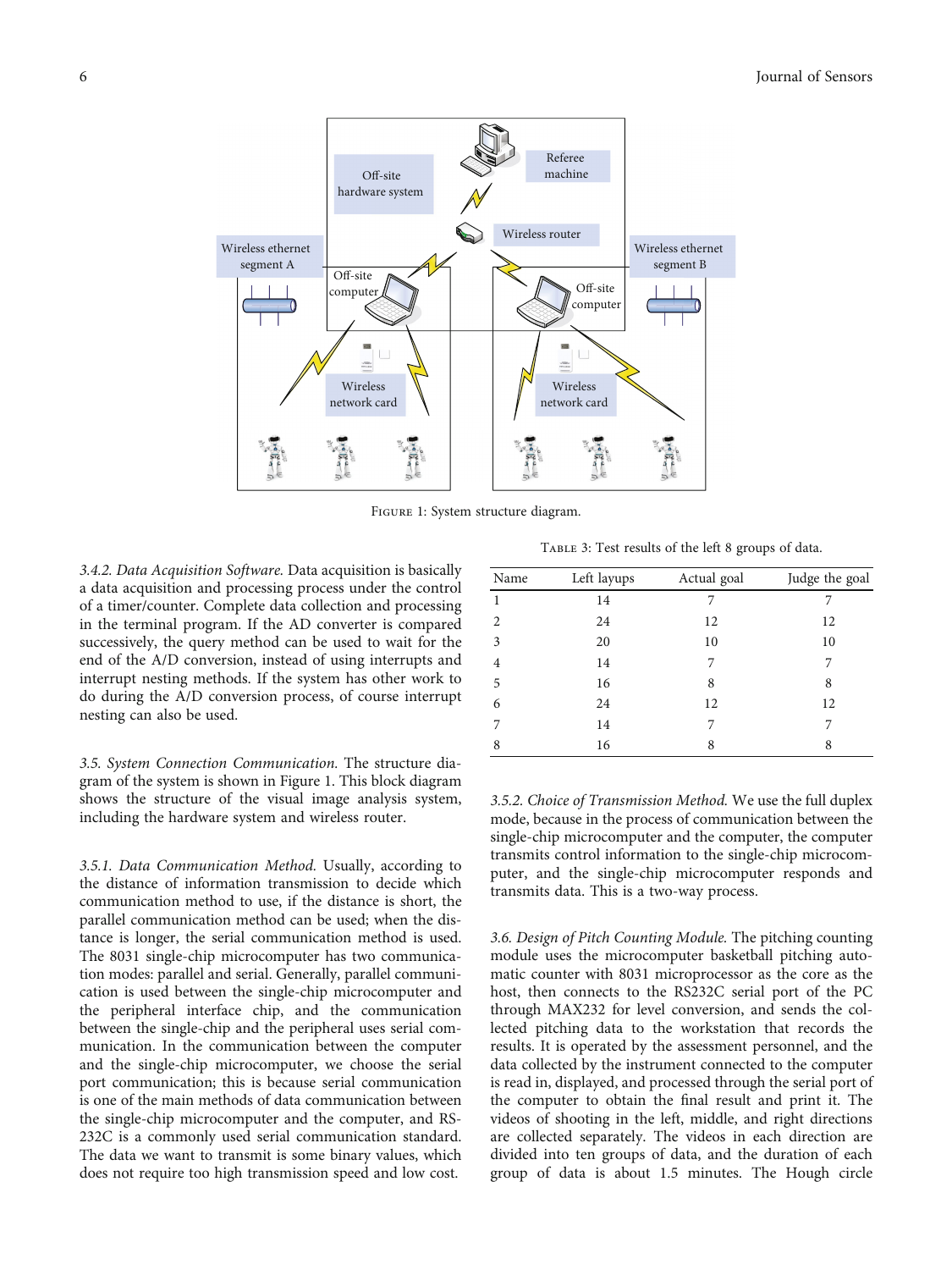

Figure 2: Algorithm performance analysis results.

transform method is used to realize the accurate detection of the basket, and the background difference and three-frame difference combination algorithm is used to realize the basketball detection and image calibration technology to realize the recognition of basketball goals.

3.7. Interface Design. In order to consider the convenience of the user's work, the interactive interface software is designed with MATLAB GUI, which facilitates the information exchange between the user and the computer and allows the user to intuitively see the performance of the game. The interface is mainly composed of four parts: video display part, basketball detection part, button control part, and result screen part. Button control: use the video button to activate the screen. The basketball discovery button uses the background difference method and the three-frame discrimination method to reduce the basketball. The system mode update button is used to update the system variables caused by each camera setting. The result consists of two parts, showing the countdown to stable shots and the number of goals scored.

#### 4. Basketball Goal Recognition Analysis

4.1. Goal Recognition Results. Through the comprehensive analysis of the collected three simulation test videos of left, center, and right shots, the basketball is detected from the video sequence frame images. Through the video analysis of left, center, and right shots, it is concluded that the image basketball of adjacent frames will have a certain position change, and the basketball will gradually become smaller when entering the basket. By testing 24 sets of data, select the left 8 sets of data and the test results are shown in Table [3.](#page-5-0) In the ten sets of left, center, and right shot data, respectively, it was found that there was no misdetection or missed detection in the left and right shot data, and the

third and ninth group of mid shot data had missed detection. This research is to judge the basketball and system configuration parameters again by delaying the appropriate time after the basketball enters the basket, which can solve the misdetection. And the basketball thrown in the middle position will directly throw into the basket (hollow ball) and move along the direction of the connection between the basket and the backboard. In this case, there will be a missed detection phenomenon. It can be seen from Table [3](#page-5-0) that this algorithm has neither missed detection nor false detection, which is very stable.

4.2. Algorithm Performance Analysis. Four groups of typical target occlusion scenes are selected from the 0TB2015 data set for qualitative experimental analysis of the algorithm, which are Jogging1 sequence, Coke sequence, Girl2 sequence, and box sequence, mainly aiming at the improvement of the nonrobust occlusion defect of the KCF algorithm. Therefore, the COPKCF algorithm proposed in this research and the traditional KCF algorithm are compared and analyzed to verify the effectiveness of the improved algorithm in this paper. It can be seen from Figure 2 that before occlusion occurs, both algorithms show very good tracking effects. Because the COPKCF algorithm combines the Kalman filter to optimize the tracking result, the position deviation is smaller and the coincidence rate is high. When severe occlusion occurs, the position error of the KCF algorithm increases, the coincidence rate of the target frame decreases, and the tracking performance decreases. The algorithm predicts the tracking to ensure that the tracking is normal. When the target leaves the occlusion area, the KCF tracking frame stays in the occlusion area and the tracking fails. As the sequence progresses, the error keeps increasing, and the coincidence rate keeps dropping until it becomes zero. In this research, the Kalman filter algorithm can not only track the target when occlusion occurs (frame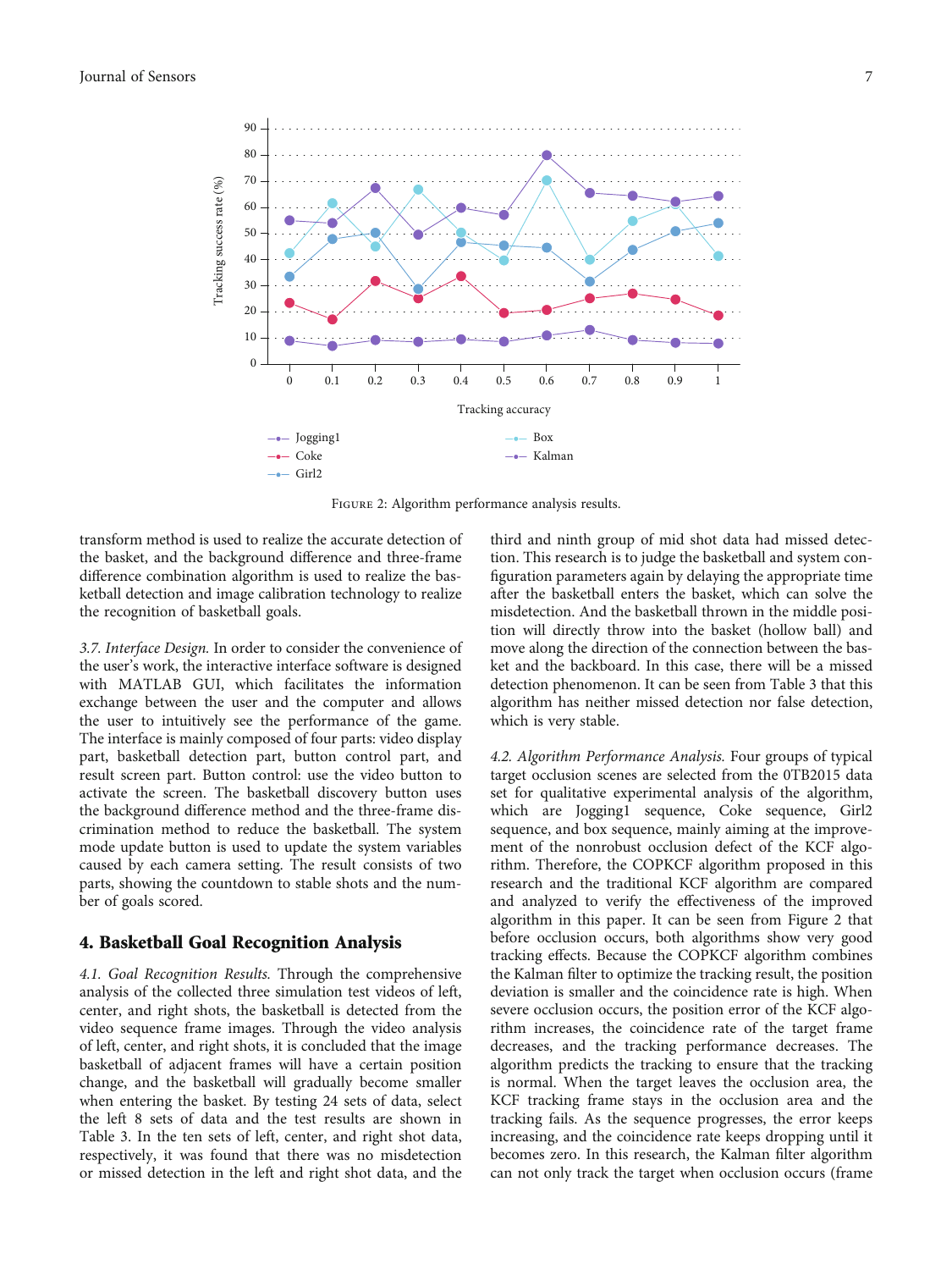<span id="page-7-0"></span>

Figure 3: Real-time analysis results.

270) but also maintain good tracking accuracy. The improved algorithm COPKCF proposed in this research based on the KCF framework greatly improves the tracking accuracy and success rate of the algorithm. Compared with the KCF algorithm, they have increased by 31.3% and 33.6%, respectively, indicating that the algorithm in this paper has good robustness for tracking in occluded environments. Analyze the tracking speed of the algorithm. In the occlusion detection mechanism, extracting and matching LBP features every 3 frames will increase the processing time. The response traversal calculation in APCE and the determination of the secondary occlusion threshold require a certain amount of time. In addition, Kalman filtering is used for prediction. The optimal position estimation also consumes part of the calculation time. These three parts increase the overall time complexity of the algorithm and reduce the processing speed. The final algorithm processing performance is 46 fps.

4.3. Real-Time Analysis. Real-time performance means that one thing can be analyzed and processed correctly in time and the length of time it takes to process a thing. The shorter the processing time, the better the real-time performance, and the longer the processing time, that is, the worse the real-time performance. The calculation process of edge pixel ratio firstly preprocess the image, convert the image from RGB space to YCbCr space which is convenient for digital image processing, and then use COPKCF operator for edge detection to obtain edge pixels. The real-time analysis result is shown in Figure 3. The ratio of edge pixels of different images is quite different. When the lens is pointed at sports basketball and the sports basketball is close-up, the athlete is the main content of the image. The outline is relatively simple, the smooth area is more, and the background is relatively simple. Edge detection is performed through the COPKCF operator. It can be seen that there are fewer edge pixels in the image. When the lens is turned to the distance to shoot the audience lens, the background is relatively com-



Figure 4: Antijamming performance analysis results.

plicated. At this time, the ratio of edge pixels obtained is larger, and the ratio of edge pixels can well divide part of the content in the video. In this study, we need to be able to process the basketball goal event in real time during the shooting, and the time spent on it should be as short as possible. The image whose frame rate is not less than 25 fps is called real-time image and can meet the real-time requirements of the system. It can be seen from Figure 3 that the processing frame rate in the tested video image can reach 60 frames per second, which is greater than 25 frames per second, which meets the real-time requirements of the system.

4.4. Antijamming Performance Analysis. In order to make the system work reliably and prevent strong interference sources from causing the system to work abnormally or crash, a finished switching power supply with power supply filtering and overvoltage and overcurrent protection is used,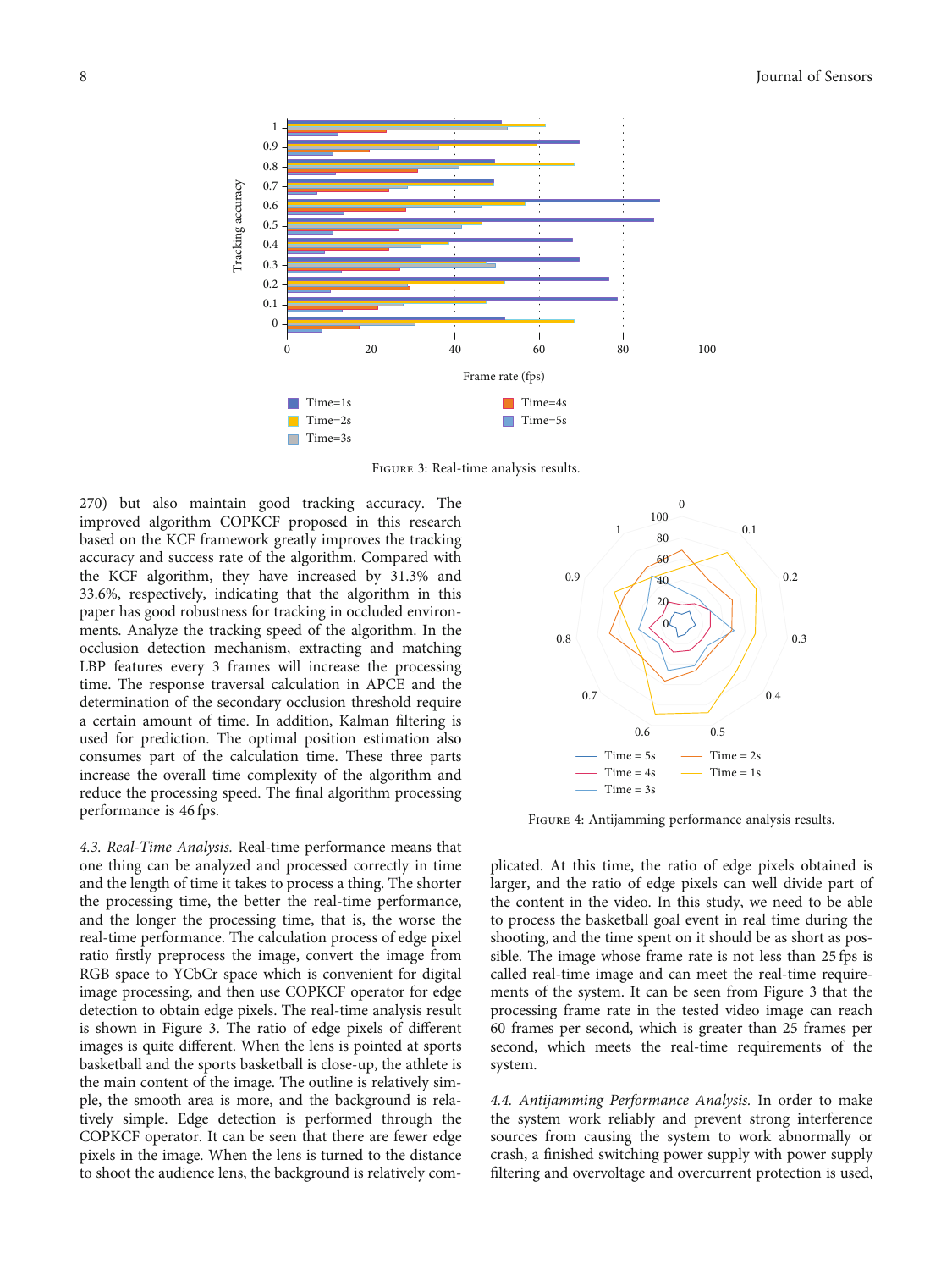

FIGURE 5: The test result of whether the goal based on COPKCF is a three-pointer.

a reset circuit is designed on the hardware, and the PCB board design adopts some anti-interference measures; sensor design has adopted some technical measures, thus ensuring the accuracy and reliability of the basketball automatic test system. The antijamming performance analysis result is shown in Figure [4](#page-7-0). However, due to the randomness of interference, even though the hardware anti-interference measures such as the above are adopted, all kinds of interference cannot be completely shut out. We have given full play to the flexibility of the single-chip microcomputer in software programming, adopted two software antijamming measures, combined with the above hardware antijamming measures, and improved the reliability of the system. If the interference signal has been applied to the CPU in some way, the CPU cannot execute the program in the normal state, which will cause confusion. This is what is usually called the program "runaway." One of the easiest ways to return to normal after a program "runs away" is to reset the CPU and let the program restart from the beginning. This system has also designed a reset circuit. When manual reset is required, press the reset button once, and the circuit can provide reset pulses for the system to reset the microcontroller. Although this method is simple, it requires human participation and the reset is not timely. Manual reset is generally used when the entire system is completely paralyzed and there is nothing to do. Therefore, in the software design, we should also consider that in case the program "runs away," it should be able to automatically return to normal operation. Interference time is the time when interference measures are taken.

The COPKCF operator is an algorithm similar to KCF, which can achieve target tracking and data collection. Based on the COPKCF basketball video, the detection result of whether a goal is a three-pointer is shown in Figure 5. It can be seen from the results that the ME model does not consider the constraints of the conversion mode of score numbers at all, and the recognition rate is the lowest among the three. In the experiment, KCF will mistake some score numbers as impossible patterns, such as sequences like (2, 6). This shows that this model cannot automatically learn

the domain knowledge of the score conversion mode through training data. In contrast, the COPKCF model proposed in this study can obtain a higher accuracy of score digit recognition. The experiment also compared the score recognition model proposed in this chapter with the score number recognition model proposed in existing work. According to the experimental results, the recognition accuracy of the recognition model based on Zernike moment+ template matching is less than 80%, and the accuracy of the digital recognition model based on shape features is 90%. The results show that COPKCF has a higher accuracy in three-point ball detection than in digit recognition. This is because the accurate free throw detection results help reduce the errors that the model may make during recognition (for example, mistaking the score from 5 to 6 to the score from 5 to 8).

#### 5. Conclusion

From the early stage of vision to the final stage of classification and recognition, computer vision applications differ greatly in operation, data representation, and memory access patterns. The hardware system used for computer vision must provide a high degree of flexibility without compromising performance, make full use of spatially parallel operations, and must maintain high throughput on complex data-dependent program flows. In addition, the architecture must be modular and scalable and must be easy to adapt to the needs of different applications. The KCF filter model is always in the update state. In the complex occlusion environment, the background and occluded object information are continuously introduced, which leads to target drift in subsequent frames, decreased tracking accuracy, and even target loss. Therefore, the model update is stopped when the occlusion occurs to avoid excessive learning of background information and the tracker drifts. At the same time, to ensure the normal tracking process and tracking accuracy, Kalman filter is used to improve the KCF tracking algorithm.

This research mainly discusses the basketball goal recognition method based on computer vision. The interactive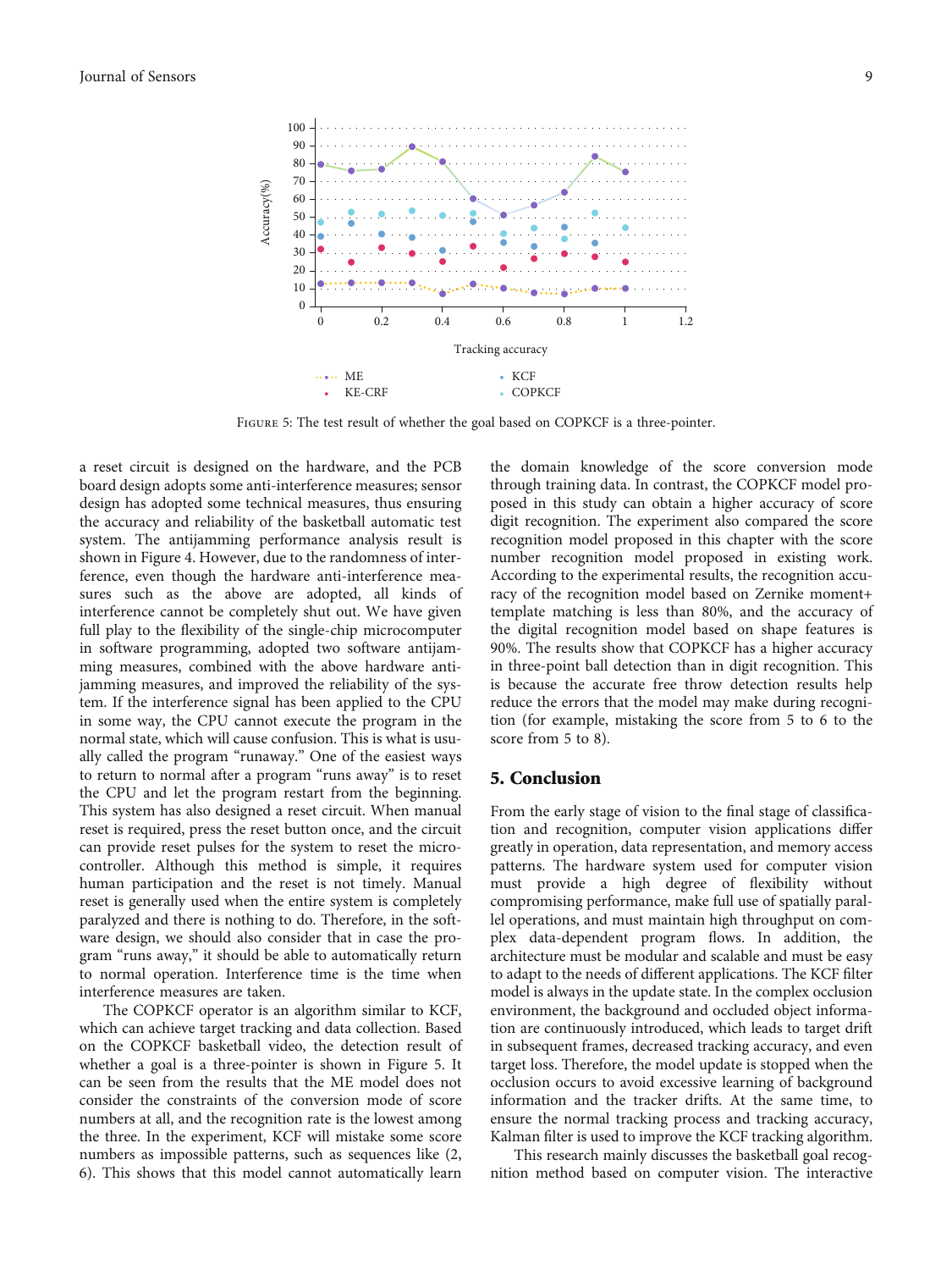<span id="page-9-0"></span>interface used in this study is mainly composed of four parts, video display part, basketball detection part, button control part, and result display part. Button control: start the video display through the video start button. The basketball detection button uses the background difference method and the three-frame difference method to extract the basketball. The system configuration update button is used to update the system parameter changes caused by the installation of the camera each time. The result shows that it consists of two parts, the countdown to fixed-point shooting and the number of goals is displayed.

In the research process, Kalman filter is used to improve the KCF tracking algorithm to track the basketball path. The algorithms in this study are all implemented on MATLAB, so the mixed programming of MATLAB and other languages can be avoided, and the difficulty of interface design software can be reduced. In terms of data acquisition, the externally expanded EPROM is used to store user programs, and the system can also be equipped with a parallel interface chip to output switch control signals or perform operations such as display and printing. The pitching counting module uses a microcomputer basketball pitching automatic counter with a microprocessor as the core as the host to perform level conversion and then connects with the RS232C serial port of the PC and sends the collected pitching data to the workstation that records the results. In order to consider the convenience of the user's operation, the GUI design of the interactive interface software MATLAB is used to facilitate information exchange between the user and the computer so that the user can intuitively see the game results. The disadvantage of this article is that the analysis of this algorithm is not comprehensive enough, and the performance of this algorithm is not analyzed from the perspective of throughput. In addition, this system has not been applied to actual scenarios.

#### Data Availability

No data were used to support this study.

#### Conflicts of Interest

The author declared no potential conflicts of interest with respect to the research, authorship, and/or publication of this article.

#### References

- [1] Z. Lv, "Virtual reality in the context of Internet of things," Neural Computing and Applications, vol. 32, no. 13, pp. 9593–9602, 2020.
- [2] B. Yang, X. Li, Y. Hou et al., "Non-invasive (non-contact) measurements of human thermal physiology signals and thermal comfort/discomfort poses -a review," Energy and Buildings, vol. 224, article 110261, 2020.
- [3] R. Yang, M. Xu, T. Liu, Z. Wang, and Z. Guan, "Enhancing quality for hevc compressed videos," IEEE Transactions on Circuits and Systems for Video Technology, vol. 29, no. 7, pp. 2039–2054, 2019.
- [4] Q. Jiang, F. Shao, W. Lin, K. Gu, G. Jiang, and H. Sun, "Optimizing multistage discriminative dictionaries for blind image quality assessment," IEEE Transactions on Multimedia, vol. 20, no. 8, pp. 2035–2048, 2018.
- [5] Z. Cai and X. Zheng, "A private and efficient mechanism for data uploading in smart cyber-physical systems," IEEE Transactions on Network Science and Engineering (TNSE), vol. 7, no. 2, pp. 766–775, 2020.
- [6] S. H. al Rashidi and H. Alhumaidan, "Computer vision syndrome prevalence, knowledge and associated factors among Saudi Arabia University students: is it a serious problem?," International Journal of Health Sciences, vol. 11, no. 5, pp. 17–19, 2017.
- [7] J. K. Chaw and M. Mokji, "Analysis of produce recognition system with taxonomist's knowledge using computer vision and different classifiers," IET Image Processing, vol. 11, no. 3, pp. 173–182, 2017.
- [8] O. Akkas, C. H. Lee, Y. H. Hu, C. Harris Adamson, D. Rempel, and R. G. Radwin, "Measuring exertion time, duty cycle and hand activity level for industrial tasks using computer vision," Ergonomics, vol. 60, no. 12, pp. 1730–1738, 2017.
- [9] Y. Li, J. Zhao, Z. Lv, and J. Li, "Medical image fusion method by deep learning," International Journal of Cognitive Computing in Engineering, vol. 2, pp. 21–29, 2021.
- [10] M. Jahanbakht, W. Xiang, L. Hanzo, and M. Rahimi Azghadi, "Internet of Underwater Things and big marine data analytics–a comprehensive survey," IEEE Communications Surveys & Tutorials, vol. 23, no. 2, pp. 904–956, 2021.
- [11] Z. Lv and L. Qiao, "Analysis of healthcare big data," Future Generation Computer Systems, vol. 109, pp. 103– 110, 2020.
- [12] A. Barbu, Y. She, L. Ding, and G. Gramajo, "Feature selection with annealing for computer vision and big data learning," IEEE Transactions on Pattern Analysis & Machine Intelligence, vol. 39, no. 2, pp. 272–286, 2017.
- [13] Z. Lv, "The security of Internet of drones," Computer Communications, vol. 148, pp. 208–214, 2019.
- [14] I. K. Witus, C. K. On, R. Alfred, A. A. A. Ibrahim, T. T. Guan, and P. Anthony, "A review of computer vision methods for fruit recognition," Advanced Science Letters, vol. 24, no. 2, pp. 1538–1542, 2018.
- [15] Y. Bao, Z. Tang, H. Li, and Y. Zhang, "Computer vision and deep learning-based data anomaly detection method for structural health monitoring," Structural Health Monitoring, vol. 18, no. 2, pp. 401–421, 2019.
- [16] S. Shin and I. Hwang, "Data-mining-based computer vision analytics for automated helicopter flight state inference," Journal of Aerospace Information Systems, vol. 14, no. 12, pp. 652– 662, 2017.
- [17] B. T. Grys, D. S. Lo, N. Sahin et al., "Machine learning and computer vision approaches for phenotypic profiling," Journal of Cell Biology, vol. 216, no. 1, pp. 65–71, 2017.
- [18] J. Wäldchen and P. Mäder, "Plant species identification using computer vision techniques: a systematic literature review," Archives of Computational Methods in Engineering, vol. 25, no. 2, pp. 507–543, 2018.
- [19] A. K. Patel and S. Chatterjee, "Computer vision-based limestone rock-type classification using probabilistic neural network," Geoence Frontiers, vol. 7, no. 1, pp. 53–60, 2016.
- [20] J. Braz, J. Pettré, and P. Richard, "Computer vision, imaging and computer graphics. Theory and applications,'